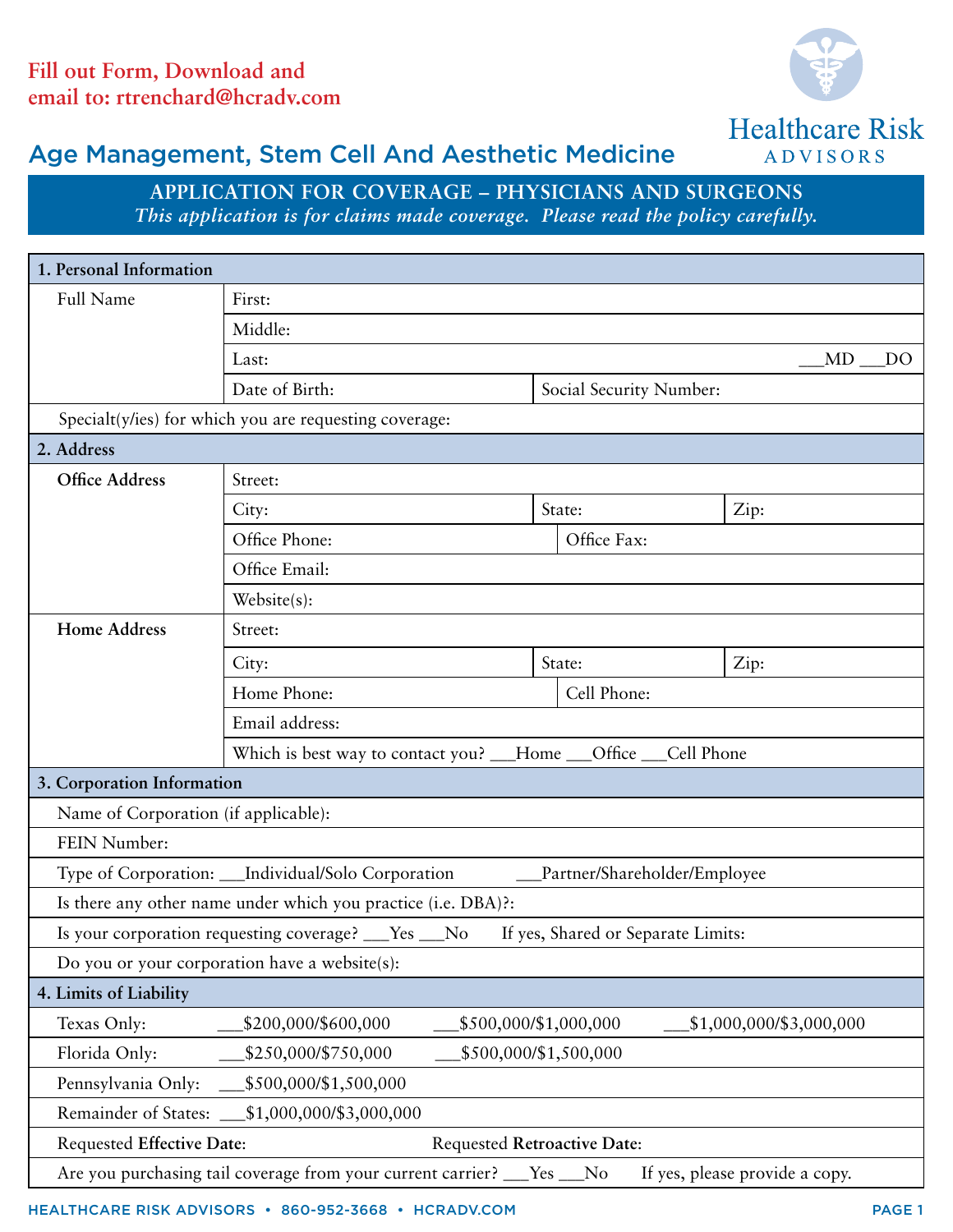| 5. Medical Licensure                                                                                                                               |                                                                                                           |                         |  |  |
|----------------------------------------------------------------------------------------------------------------------------------------------------|-----------------------------------------------------------------------------------------------------------|-------------------------|--|--|
| State:                                                                                                                                             | State:                                                                                                    | State:                  |  |  |
| License #:                                                                                                                                         | License #:                                                                                                | License #               |  |  |
| <b>Expiration Date:</b>                                                                                                                            | <b>Expiration Date:</b>                                                                                   | <b>Expiration Date:</b> |  |  |
| DEA License #:                                                                                                                                     |                                                                                                           |                         |  |  |
| Have you ever had your license revoked, refused, suspended or denied? ___Yes ___No<br>If yes, give details:                                        |                                                                                                           |                         |  |  |
| 6. Certification                                                                                                                                   |                                                                                                           |                         |  |  |
| Are you American Board Certified? ___ Yes ___ No                                                                                                   | Eligible - until when?                                                                                    |                         |  |  |
| Name of Specialty Board(s):                                                                                                                        |                                                                                                           | Recertified:<br>Year:   |  |  |
| Are you certified in: __ACLS                                                                                                                       | Recertified:<br>Year:                                                                                     |                         |  |  |
| <b>ATLS</b>                                                                                                                                        | Recertified:<br>Year:                                                                                     |                         |  |  |
| <b>PALS</b>                                                                                                                                        | Recertified:<br>Year:                                                                                     |                         |  |  |
|                                                                                                                                                    | 7. Education/Training (Please complete section or attach copy of most current CV)                         |                         |  |  |
| <b>Medical School:</b>                                                                                                                             |                                                                                                           |                         |  |  |
| Location:                                                                                                                                          |                                                                                                           |                         |  |  |
| Date Admitted:<br>Date Completed:<br>Degree:                                                                                                       |                                                                                                           |                         |  |  |
|                                                                                                                                                    | Are you a Foreign Medical School Graduate? ___ Yes ___ No<br>If yes, please provide a copy of your USMLE. |                         |  |  |
| Internship - Facility:                                                                                                                             |                                                                                                           |                         |  |  |
| Location:                                                                                                                                          |                                                                                                           |                         |  |  |
| Date Admitted:                                                                                                                                     | Date Completed:                                                                                           | Specialty:              |  |  |
| <b>Residency - Facility:</b>                                                                                                                       |                                                                                                           |                         |  |  |
| Location:                                                                                                                                          |                                                                                                           |                         |  |  |
| Date Admitted:                                                                                                                                     | Date Completed:                                                                                           | Specialty:              |  |  |
| Residency - Facility:                                                                                                                              |                                                                                                           |                         |  |  |
| Location:                                                                                                                                          |                                                                                                           |                         |  |  |
| Date Admitted:                                                                                                                                     | Date Completed:                                                                                           | Specialty:              |  |  |
| Fellowship - Facility:                                                                                                                             |                                                                                                           |                         |  |  |
| Location:                                                                                                                                          |                                                                                                           |                         |  |  |
| Date Admitted:                                                                                                                                     | Date Completed:                                                                                           | Specialty:              |  |  |
| Fellowship - Facility:                                                                                                                             |                                                                                                           |                         |  |  |
| Location:                                                                                                                                          |                                                                                                           |                         |  |  |
| Date Admitted:                                                                                                                                     | Date Completed:                                                                                           | Specialty:              |  |  |
| Please explain any gap in training:                                                                                                                |                                                                                                           |                         |  |  |
| Are you entering private practice for the first time following your residency, training, military services<br>or an academic position? __ Yes __No |                                                                                                           |                         |  |  |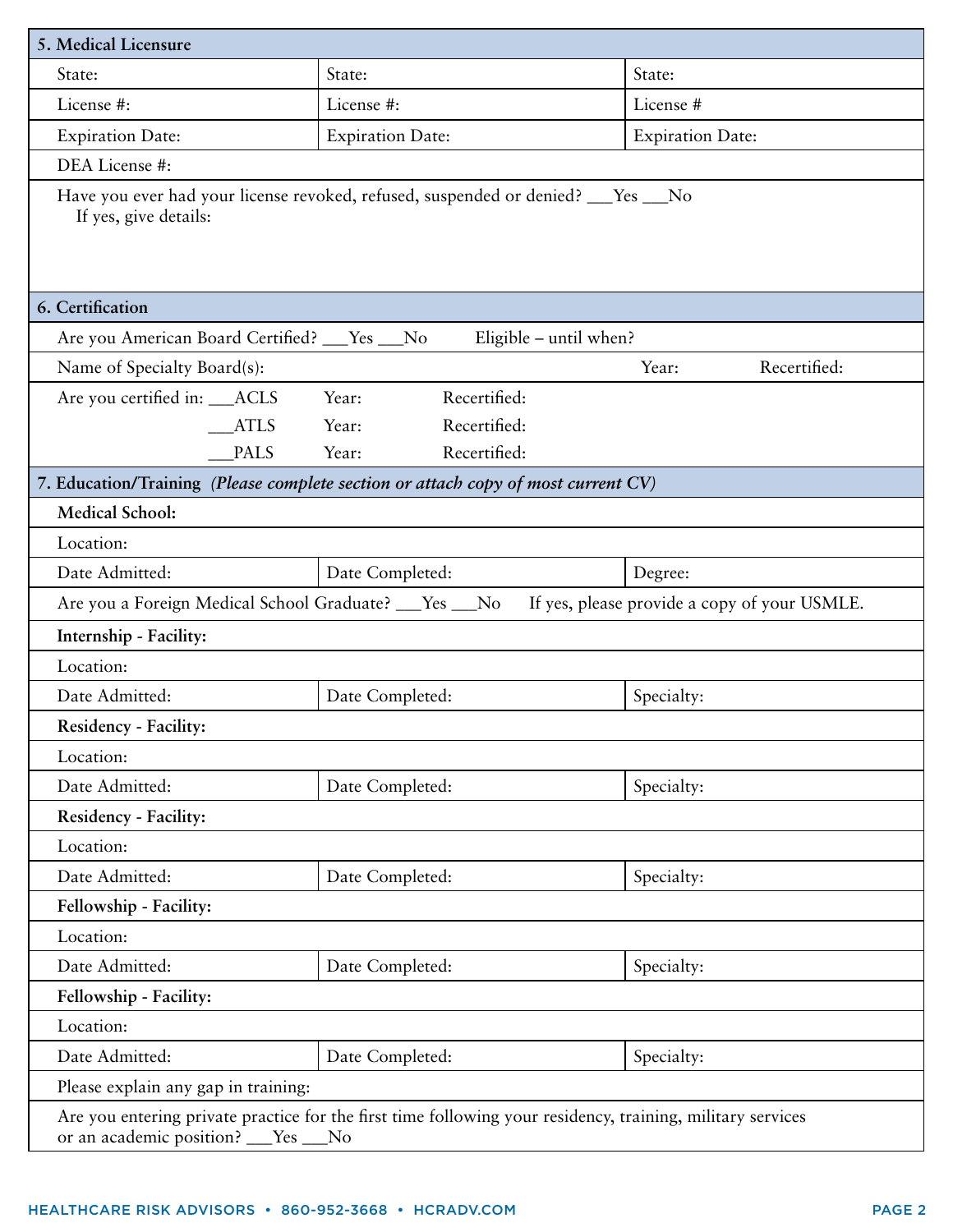| 8. Current Practice and Practice History                                                                                                                                                                                                                |                         |     |  |
|---------------------------------------------------------------------------------------------------------------------------------------------------------------------------------------------------------------------------------------------------------|-------------------------|-----|--|
| <b>Current Practice</b>                                                                                                                                                                                                                                 |                         |     |  |
| Primary Specialty:                                                                                                                                                                                                                                      | Percentage of Practice: |     |  |
| Secondary Specialty:                                                                                                                                                                                                                                    | Percentage of Practice: |     |  |
| Average number of hours worked per week?                                                                                                                                                                                                                |                         |     |  |
| Average number of patients seen per week?                                                                                                                                                                                                               |                         |     |  |
| Average number of Stem Cell Procedures per week?                                                                                                                                                                                                        |                         |     |  |
| Average number of PRP Procedures per week?                                                                                                                                                                                                              |                         |     |  |
| Percentage of practice outside of an office location; please provide details:                                                                                                                                                                           |                         |     |  |
| Have there been significant changes in your practice in the past five-years<br>(i.e. changes in specialty, addition or deletion of procedures)? ___Yes ___No<br>If yes, please explain:                                                                 |                         |     |  |
| Practice Locations - Please provide ten (10) years of practice history from most recent,<br>attach additional page if necessary:                                                                                                                        |                         |     |  |
| <b>Current Practice Locations:</b>                                                                                                                                                                                                                      |                         |     |  |
| Location 1:                                                                                                                                                                                                                                             | From:                   | To: |  |
| Location 2:                                                                                                                                                                                                                                             | From:                   | To: |  |
| Location 3:                                                                                                                                                                                                                                             | From:                   | To: |  |
| Location 4:                                                                                                                                                                                                                                             | From:                   | To: |  |
| Location 5:                                                                                                                                                                                                                                             | From:                   | To: |  |
| Location 6:                                                                                                                                                                                                                                             | From:                   | To: |  |
| Location 7:                                                                                                                                                                                                                                             | From:                   | To: |  |
| Location 8:                                                                                                                                                                                                                                             | From:                   | To: |  |
| Location 9:                                                                                                                                                                                                                                             | From:                   | To: |  |
| Location 10:                                                                                                                                                                                                                                            | From:                   | To: |  |
| Have you ever had medical professional liability insurance declined, canceled, surcharged, nonrenewed, or issued<br>with a deductible or other reduction in coverage? (Not Applicable for Missouri Applicants.) ___Yes __No<br>If yes, please describe: |                         |     |  |
| Do you treat celebrities or professional athletes? __Yes __No<br>If yes, please describe:                                                                                                                                                               |                         |     |  |
| Does your practice include care at a prison, correctional facility or for inmates? __Yes __No<br>If yes, please note total percentage of your practice and addresses of the facilities:                                                                 |                         |     |  |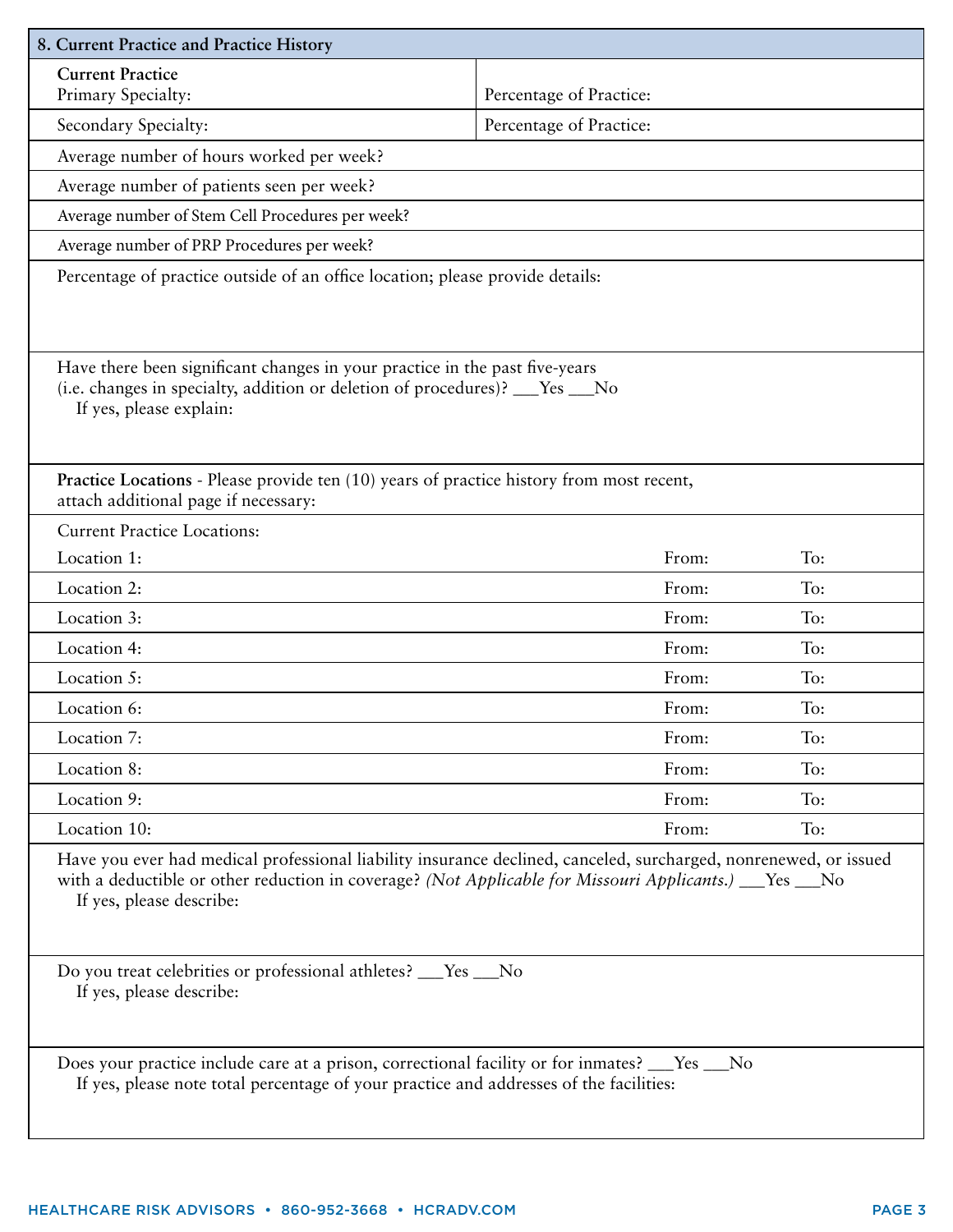| 8. Current Practice and Practice History (continued)                                                                                                                                                                                                                                                                                                                                                                                                    |                                            |                              |  |  |
|---------------------------------------------------------------------------------------------------------------------------------------------------------------------------------------------------------------------------------------------------------------------------------------------------------------------------------------------------------------------------------------------------------------------------------------------------------|--------------------------------------------|------------------------------|--|--|
| Do you see patients in a Nursing Home? ___Yes ___No<br>If yes, please note total percentage of your practice and addresses of the facilities:                                                                                                                                                                                                                                                                                                           |                                            |                              |  |  |
| Do you practice as a Hospitalist? ___Yes ___No<br>If yes, please note total percentage and addresses of the facilities:                                                                                                                                                                                                                                                                                                                                 |                                            |                              |  |  |
| Do you have another practice for which you carry separate coverage or coverage is provided for you? ___Yes __No<br>If yes, please attach a copy of a declarations page or certificate of insurance.                                                                                                                                                                                                                                                     |                                            |                              |  |  |
| Did you practice with other physicians in an employer-employee relationship, implied or formal partnership,<br>professional association or Medical Corporation during the period for which you are requesting prior acts<br>coverage? __Yes __No<br>If yes, please list the full name of the entity(ies)/physician(s) with whom you practiced and the period of each<br>such association.                                                               |                                            |                              |  |  |
| Name of Entity                                                                                                                                                                                                                                                                                                                                                                                                                                          | Name of Physician                          | Dates: Form - To             |  |  |
|                                                                                                                                                                                                                                                                                                                                                                                                                                                         |                                            |                              |  |  |
| 9. Medical Staff<br>Do you employ/contract/supervise any of the following personnel? Indicate the number of the following<br>non-physician healthcare providers utilized by you or your group? __Employ __Contract __Supervise __N/A                                                                                                                                                                                                                    |                                            |                              |  |  |
|                                                                                                                                                                                                                                                                                                                                                                                                                                                         | Please indicate the number of staff below: |                              |  |  |
| <b>CRNA</b>                                                                                                                                                                                                                                                                                                                                                                                                                                             | <b>CNM</b>                                 | Laboratory Technician        |  |  |
| Other Physicians                                                                                                                                                                                                                                                                                                                                                                                                                                        | <b>Nurse Practitioner</b>                  | Occupational Therapist       |  |  |
| Optician                                                                                                                                                                                                                                                                                                                                                                                                                                                | Interns                                    | Optometrist                  |  |  |
| Orthodontist                                                                                                                                                                                                                                                                                                                                                                                                                                            | Pharmacist                                 | Residents                    |  |  |
| Physical Therapist                                                                                                                                                                                                                                                                                                                                                                                                                                      | Physician's Assistant                      | Podiatrist                   |  |  |
| Fellows                                                                                                                                                                                                                                                                                                                                                                                                                                                 | Psychologist                               | <b>Respiratory Therapist</b> |  |  |
| Speech Therapist                                                                                                                                                                                                                                                                                                                                                                                                                                        | Social Worker                              | Audiologist/Udiologist       |  |  |
| X-Ray Technician                                                                                                                                                                                                                                                                                                                                                                                                                                        | Other (please explain):                    |                              |  |  |
| Are you requesting the above to be covered? ___Yes __No<br>If yes, should the ancillary be covered on a shared or separate limit of liability?<br>Are any of the above ancillary staff independent contractors? ___Yes ___No<br>If yes, please provide declarations page or certificate of insurance.<br>Do any of the ancillary staff have his/her own coverage? ___Yes ___No<br>If yes, please provide declarations page or certificate of insurance. |                                            |                              |  |  |
|                                                                                                                                                                                                                                                                                                                                                                                                                                                         |                                            |                              |  |  |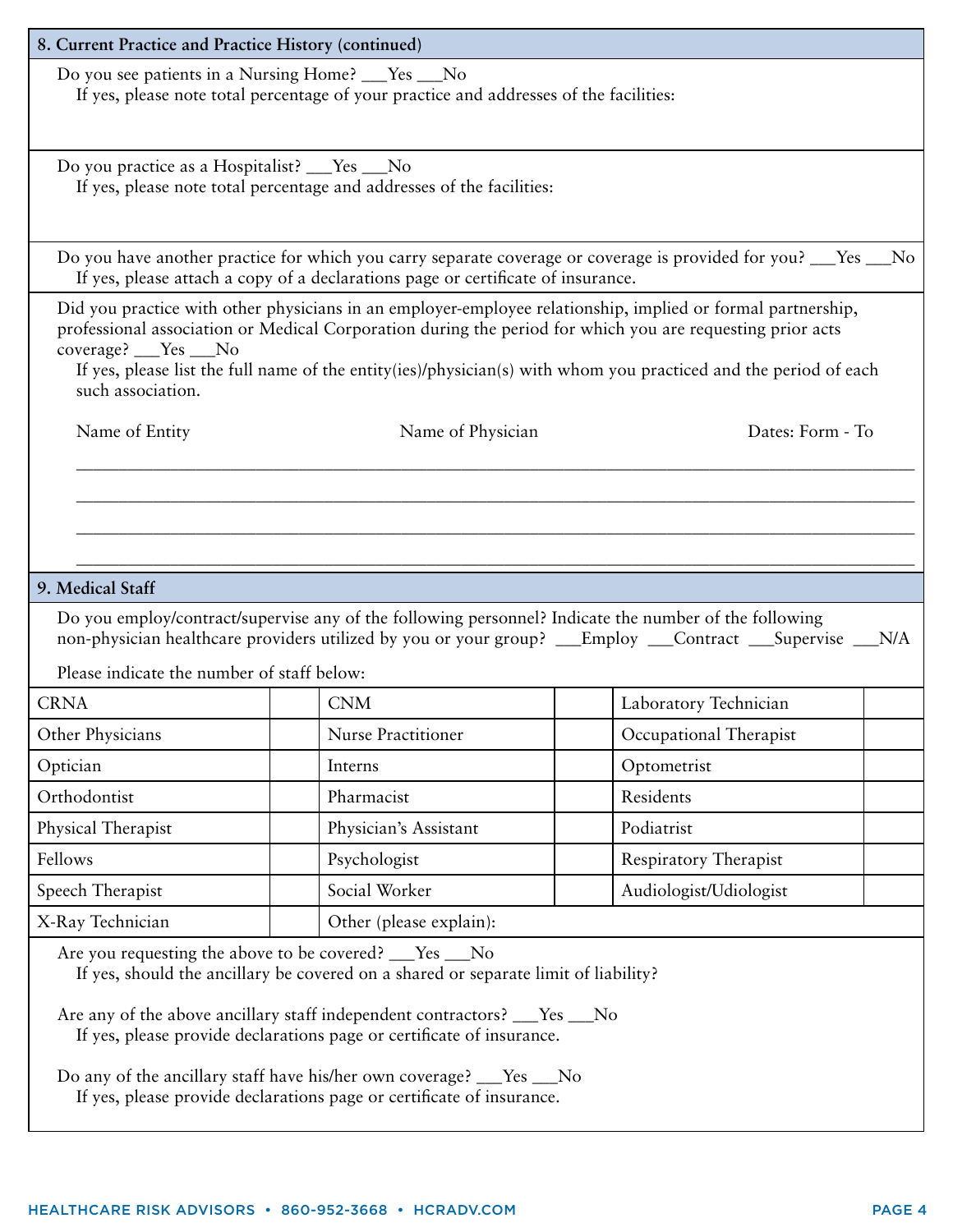| 10. Additional Professional Information                                                                                                                                                                                                         |  |  |  |
|-------------------------------------------------------------------------------------------------------------------------------------------------------------------------------------------------------------------------------------------------|--|--|--|
| Please provide a complete explanation for each question answered "Yes".                                                                                                                                                                         |  |  |  |
| A. Has membership in any Professional Association or Society ever been refused,<br>revoked or limited in any way? ___Yes ___No                                                                                                                  |  |  |  |
| B. Have you ever had a complaint filed, been censured or had a private reprimand with a<br>County or State Medical Society? ___Yes ___No                                                                                                        |  |  |  |
| C. Have you ever been treated for alcoholism, narcotic addiction or mental impairment? ___ Yes ___ No<br>If yes, please provide details of rehabilitation program including dates of treatment.                                                 |  |  |  |
| D. Have you ever been indicted, charged or convicted of a felony other than a minor traffic violation?<br>$\_\$ Yes $\_\$ No                                                                                                                    |  |  |  |
| E. Do you work as an emergency room physician, other than for maintaining hospital privileges? ___Yes ___No<br>If yes, do you have separate coverage for this exposure? ___Yes ___No                                                            |  |  |  |
| F. Are you a proprietor, owner, director, partner, superintendent, executive officer, administrative officer,<br>medical director or attending physician at any of the following?<br>__Hospital __Sanitarium __Nursing Home __Surgi-Center      |  |  |  |
| _Clinic _______Laboratory ____Blood Bank ______Prepaid Health Plan<br>HMO _____ Other Medical Facility                                                                                                                                          |  |  |  |
| If you checked any of the above, please list the names of the facility and your affiliation with them:<br>Affiliation<br>Who Provides Coverage for this<br>Name<br>Limits                                                                       |  |  |  |
|                                                                                                                                                                                                                                                 |  |  |  |
|                                                                                                                                                                                                                                                 |  |  |  |
| Do you practice medicine at the above institutions? ___Yes __No<br>If yes, are you looking for coverage for this exposure? ___Yes ___No                                                                                                         |  |  |  |
| G.Do you ever enter into arbitration or similar agreements with your patients? __Yes __No<br>If yes, please attach a copy of the agreement(s).                                                                                                  |  |  |  |
| <b>EXPLANATION OF QUESTION(S) ANSWERED 'YES'</b>                                                                                                                                                                                                |  |  |  |
|                                                                                                                                                                                                                                                 |  |  |  |
| 11. Hospital Privileges Currently Held                                                                                                                                                                                                          |  |  |  |
| Hospital Name<br>Location<br>Privileges                                                                                                                                                                                                         |  |  |  |
|                                                                                                                                                                                                                                                 |  |  |  |
| Have your hospital privileges ever been surrendered, limited or revoked, whether voluntarily or involuntarily?                                                                                                                                  |  |  |  |
| _Yes ___No<br>If yes, please give details:                                                                                                                                                                                                      |  |  |  |
| Have your hospital privileges been expanded in the last 12 months to include procedures for which you<br>completed additional training required by the State Licensing Board and/or you Specialty Board?<br>$Yes$ No<br>If yes, please explain: |  |  |  |
|                                                                                                                                                                                                                                                 |  |  |  |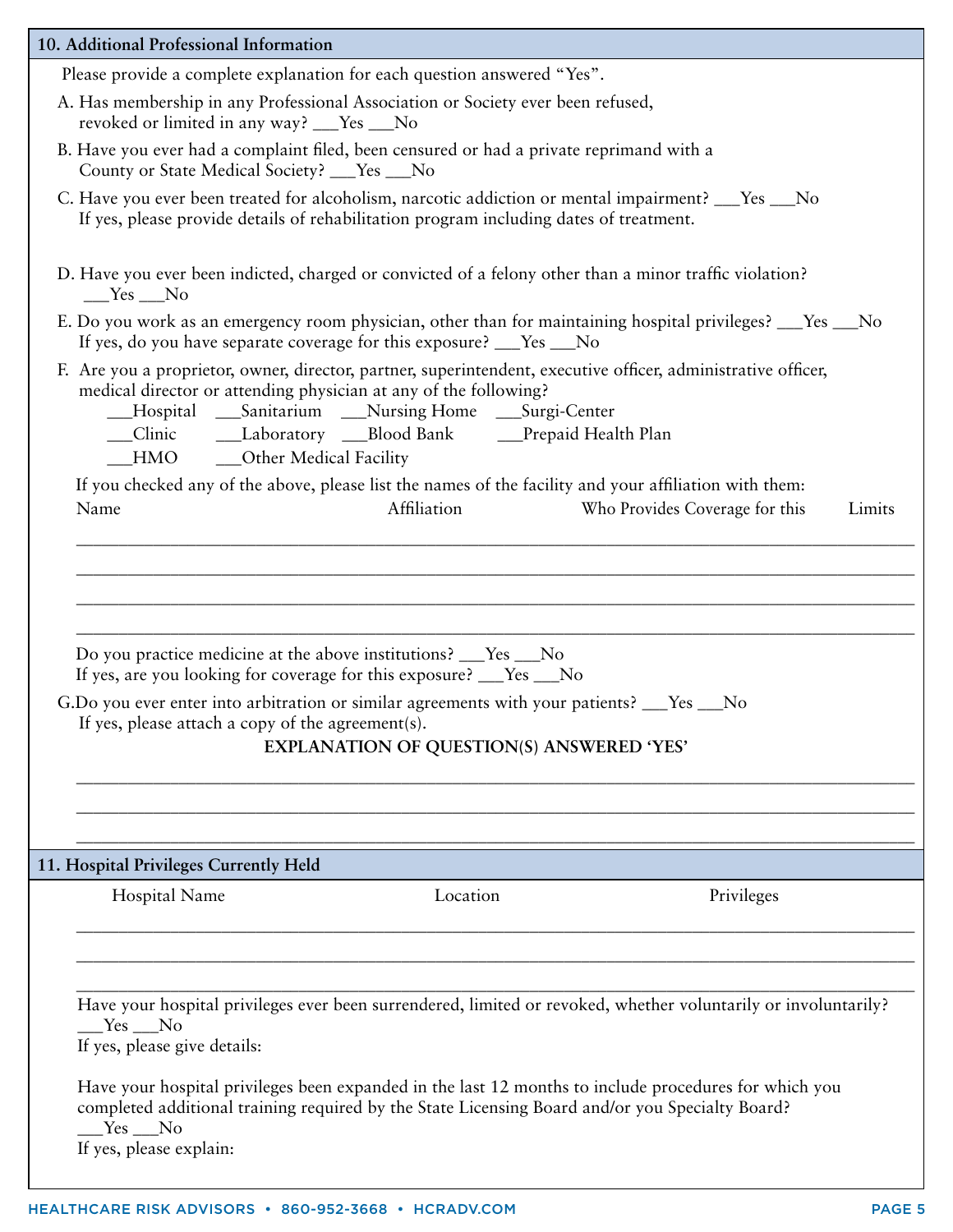| 12. Medical Procedures                                                                           |                                                                                                                                                                                                                 |                                                                            |  |
|--------------------------------------------------------------------------------------------------|-----------------------------------------------------------------------------------------------------------------------------------------------------------------------------------------------------------------|----------------------------------------------------------------------------|--|
|                                                                                                  | Please check the appropriate box, indicating the extent of surgery you perform:                                                                                                                                 |                                                                            |  |
|                                                                                                  | No Surgery except incisions of boils, cysts, or other superficial abscesses or suturing or minor lacerations                                                                                                    |                                                                            |  |
|                                                                                                  | __ Minor Surgery includes most procedures performed under local anesthesia                                                                                                                                      |                                                                            |  |
| _ Assisting in Major Surgery on your own patients<br>$\frac{1}{\sqrt{1-\frac{1}{2}}}\$ Annually  |                                                                                                                                                                                                                 |                                                                            |  |
| __ Assisting in Major Surgery on patients other than your own                                    |                                                                                                                                                                                                                 | $\frac{1}{2}$ # Annually                                                   |  |
|                                                                                                  | Major Surgery includes all procedures done under general, spinal or caudal anesthesia, and specifically<br>includes tonsillectomy, appendectomy, D&C cesarean section, abortion and open reduction of fractures |                                                                            |  |
|                                                                                                  | Please check the procedures which you preform for which you are requesting coverage.<br>Please check any procedure you have performed in the last three years.                                                  |                                                                            |  |
| Abortion (indicate trimesters)                                                                   | <b>ERCP</b>                                                                                                                                                                                                     | Obstetrical Deliveries at                                                  |  |
| $1st$ 2nd 3rd<br>Acupuncture or Acupressure                                                      | __ Experimental Surgery - please list:                                                                                                                                                                          | other than a licensed Acute<br>Care Hospital                               |  |
| Adenoidectomy / Tonsillectomy                                                                    | Pre-Natal Care                                                                                                                                                                                                  |                                                                            |  |
| (indicate trimesters)<br>Aesthetic Procedures - please list:<br>$\_\_$ 1st $\_\_$ 2nd $\_\_$ 3rd |                                                                                                                                                                                                                 |                                                                            |  |
|                                                                                                  | Fertility/Infertility Treatment -<br>please list:                                                                                                                                                               | Pain Management (other than<br>oral analgesics)                            |  |
| Anesthesia                                                                                       | <u> 1986 - Jan Barbara, manazarta da </u>                                                                                                                                                                       | <b>PRP</b> Treatment                                                       |  |
| $level$ $3$ $4$ $5$                                                                              |                                                                                                                                                                                                                 | __ Laser Eye Surgery                                                       |  |
| Angiography, Angioplasty,<br>Arteriography                                                       | Bariatrics - please list:                                                                                                                                                                                       | __ Radiation Therapy                                                       |  |
| Appendectomy                                                                                     |                                                                                                                                                                                                                 | __ Reconstructive Plastic Surgery                                          |  |
| <b>Banding Hemorrhoids</b>                                                                       |                                                                                                                                                                                                                 | __ Robotics Surgery                                                        |  |
| Bronchoscopy                                                                                     |                                                                                                                                                                                                                 | __ Shock Therapy (ECT)                                                     |  |
| Cardiac Catheterization                                                                          | Hemorrhoidectomy                                                                                                                                                                                                | __ Spinal and epidural anesthesia                                          |  |
| Left Heart ___Right Heart                                                                        | Hernias                                                                                                                                                                                                         | <b>STEM Cell Treatment</b>                                                 |  |
| Cesarean Section _____# per yr                                                                   | Hysterectomy                                                                                                                                                                                                    | __ Surgical Hair Replacement                                               |  |
| Chelation Therapy                                                                                | Insertion of IUD                                                                                                                                                                                                | Telemedicine                                                               |  |
| Chemabrasion/Dermabrasion                                                                        | _ Laparoscopy - please list:                                                                                                                                                                                    | _ Thoracic Surgery                                                         |  |
| <b>Clinical Trails</b>                                                                           |                                                                                                                                                                                                                 | <sub>—</sub> Trauma Surgery                                                |  |
| Cosmetic Plastic Surgery or<br>Procedures (elective) - please list:                              |                                                                                                                                                                                                                 |                                                                            |  |
|                                                                                                  |                                                                                                                                                                                                                 | _Tubal Ligation                                                            |  |
|                                                                                                  | Laser used in Therapy or                                                                                                                                                                                        | __ Vascular Surgery                                                        |  |
|                                                                                                  | Surgery - please list:                                                                                                                                                                                          | $\angle$ VBACS $\angle$ # per yr                                           |  |
| Cryosurgery<br>D&C                                                                               |                                                                                                                                                                                                                 | Use of Blood or Blood By-<br>Products that have not been<br>tested for HIV |  |
| Endoscopic Procedures -                                                                          |                                                                                                                                                                                                                 |                                                                            |  |
| please list:                                                                                     | Liposuction, SAL                                                                                                                                                                                                | Sex reassignment or<br>transgender surgery                                 |  |
|                                                                                                  | Nerve Block                                                                                                                                                                                                     | $X-Ray$                                                                    |  |
|                                                                                                  |                                                                                                                                                                                                                 |                                                                            |  |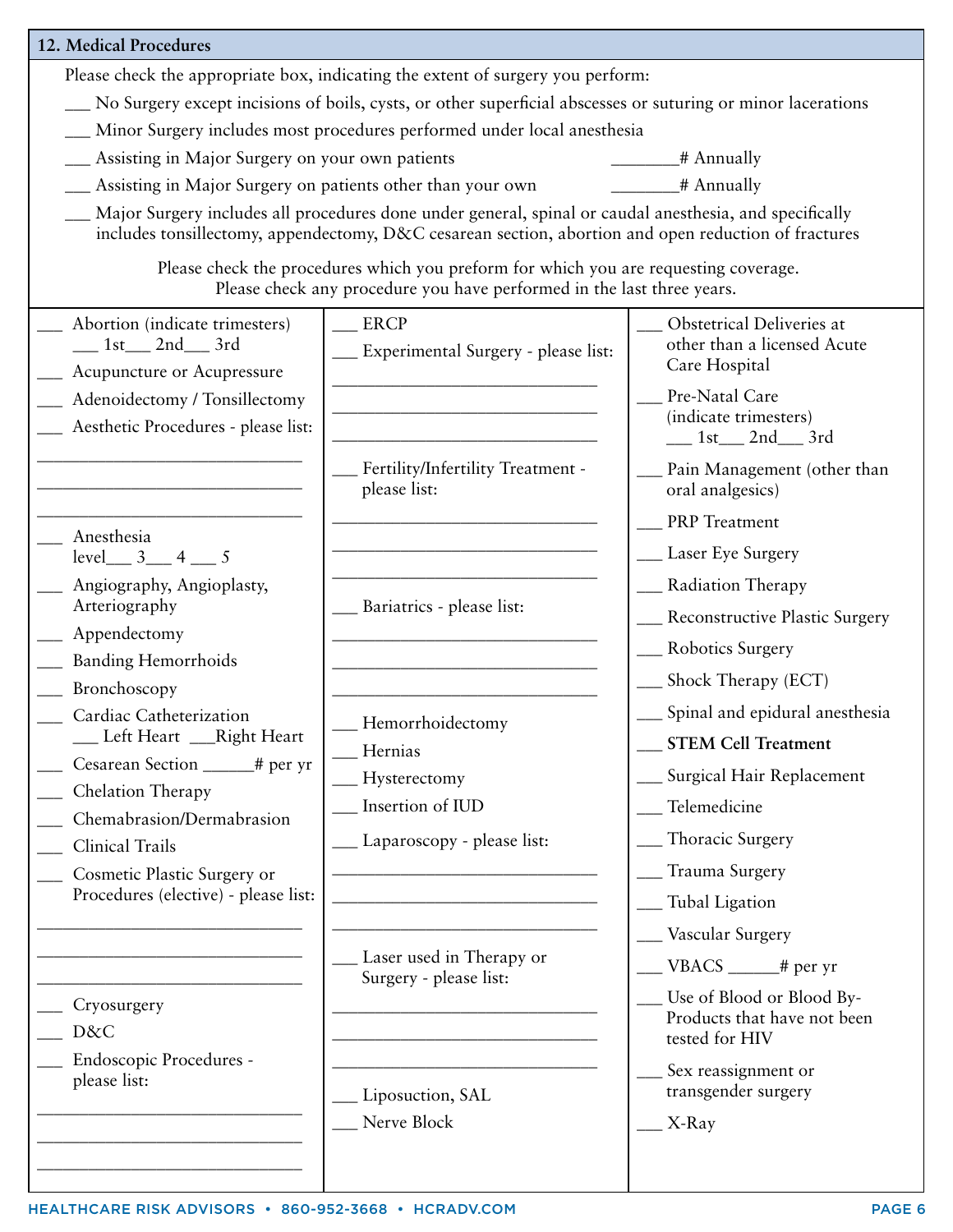| 13. Previous Insurance - Please provide ten (10) years of previous insurance information                                               |                   |                                                                                                                |  |
|----------------------------------------------------------------------------------------------------------------------------------------|-------------------|----------------------------------------------------------------------------------------------------------------|--|
| <b>Current Carrier</b>                                                                                                                 |                   |                                                                                                                |  |
|                                                                                                                                        | Expiration Date:  | Type of Coverage:                                                                                              |  |
|                                                                                                                                        |                   |                                                                                                                |  |
| Prior Carrier                                                                                                                          |                   | Effective Date: Limit of Liability:                                                                            |  |
|                                                                                                                                        | Expiration Date:  |                                                                                                                |  |
|                                                                                                                                        | Retroactive Date: | Premium:                                                                                                       |  |
| Prior Carrier                                                                                                                          |                   |                                                                                                                |  |
|                                                                                                                                        | Expiration Date:  | Type of Coverage:                                                                                              |  |
|                                                                                                                                        |                   | Retroactive Date: Premium: Premium:                                                                            |  |
| Prior Carrier                                                                                                                          |                   |                                                                                                                |  |
|                                                                                                                                        |                   | Expiration Date: Type of Coverage: 1998                                                                        |  |
|                                                                                                                                        |                   |                                                                                                                |  |
| 14. Claims Information                                                                                                                 |                   |                                                                                                                |  |
| that might reasonably lead to such a claim or suit? __Yes __No                                                                         |                   | Has any claim or suit for alleged malpractice ever been brought against you, or are you aware of circumstances |  |
| If yes, please complete a claim supplemental for each claim and provide prior carriers loss history.                                   |                   |                                                                                                                |  |
| Total Number of Claims:__________ Open/Reserved:_________ Closed:_________                                                             |                   |                                                                                                                |  |
| Any change in your practice as a result of claims?                                                                                     |                   |                                                                                                                |  |
|                                                                                                                                        |                   |                                                                                                                |  |
| Warranty*<br>These warranties* are material to the acceptance of coverage by the insurer, and are made a part of the insurance policy. |                   |                                                                                                                |  |

Further, I acknowledge and agree that any claims resulting from acts committed prior to the effective date of coverage, and which I was aware, or should have been aware, are specifically excluded from coverage under this policy and any applicable policy written to provide coverage excess of this policy.

Any binder of coverage issued by The Company as a result of this application is contingent upon compliance with applicable Federal/State Regulations, Underwriting Criteria and Risk Management Inspection Regulations.

I further acknowledge that, as a condition precedent to my acceptance, a detailed inquiry and investigation of my background, competence and qualifications may be conducted by Underwriters. In consideration of the forgoing, I hereby expressly consent to any such inquiry and investigation through the use of any means legally available to the aforesaid entities, and I expressly release and discharge the aforesaid entities, their agents, employees and/or representatives from any and all liability which might otherwise be incurred as a result of acts performed in connection with any inquiry or investigation as well as in the evaluation of information so received from whatever source.

I further expressly authorize all individuals and entities to whom legal inquiry is made by the above-named entities or their duly authorized employees, agents, and/or representatives to provide the same with all information and/or documentation within their possessions or under their control which pertains to my background, competence and qualifications.

\* Some state laws permit the statements on the application to be only representations. If the policy will be issued in one of these states, your statements will be representations and not warranties.

\_\_\_\_\_\_\_\_\_\_\_\_\_\_\_\_\_\_\_\_\_\_\_\_\_\_\_\_\_\_\_\_\_\_\_\_\_\_\_\_\_\_\_\_\_\_\_\_\_\_\_\_\_\_\_\_\_\_\_\_\_\_\_\_\_\_\_\_\_\_\_\_\_\_\_\_\_\_\_\_\_\_\_\_\_\_\_\_\_\_\_\_\_\_\_\_\_\_\_\_\_\_\_\_\_\_

Acknowledged and Agreed:

## Applicant Signature Date Date of the Date of the Date of the Date of the Date of the Date of the Date of the D

Signing this application does not bind Underwriters to complete the insurance. All information requested in this application is considered material and important. If Underwriters agree to be bound under the terms of this application, your policy is void if you withhold any information, mislead, or attempt to defraud or lie about any matter contained in this application.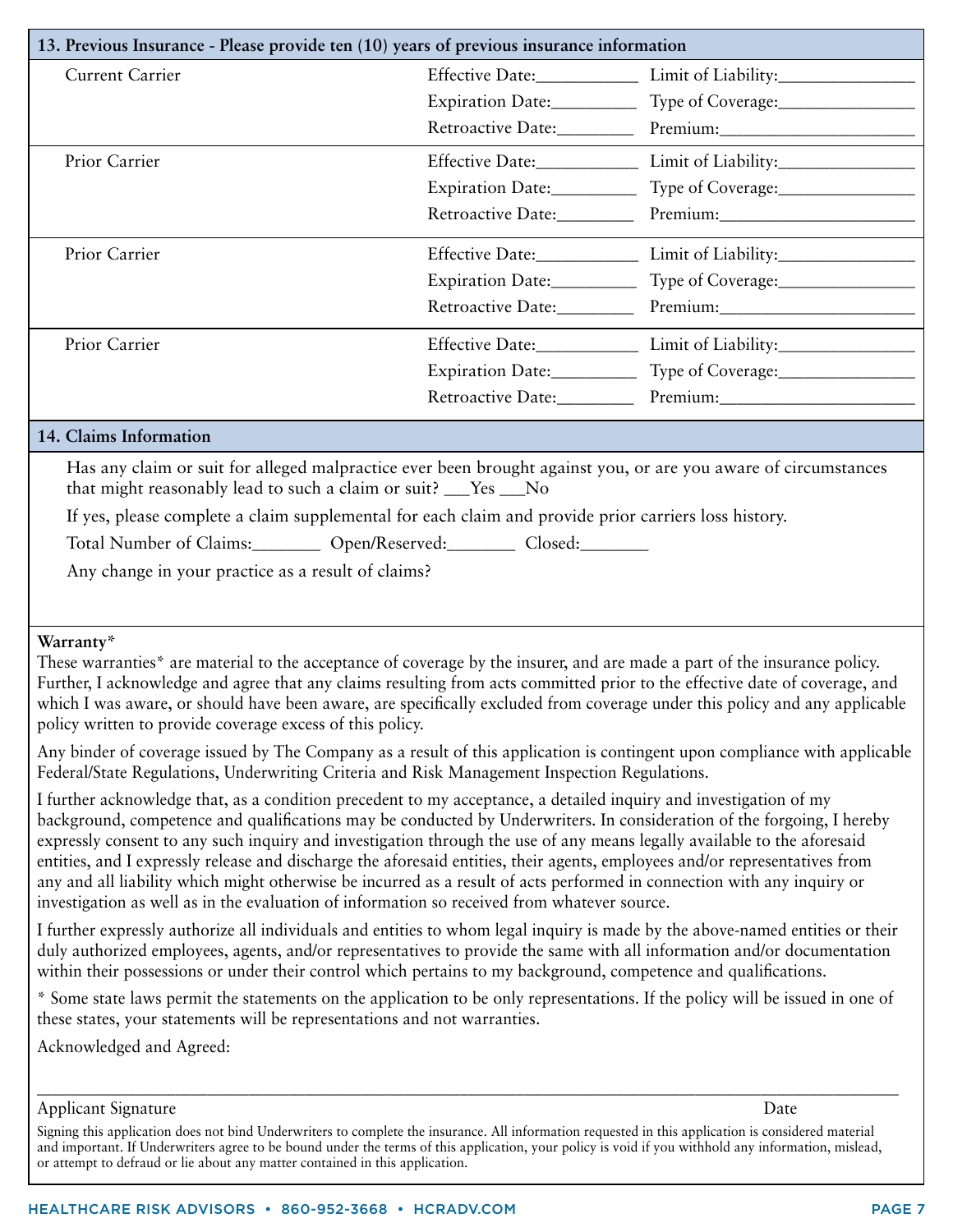## **Fraud Warnings:**

**Notice to Alabama Applicants:** Any person who knowingly presents a false or fraudulent claim for payment of a loss or benefit or who knowingly presents false information in an application for insurance is guilty of a crime and may be subject to restitution fines or confinement in prison, or any combination thereof.

**Notice to Alaska Applicants:** A person who knowingly and with intent to injure, defraud, or deceive an insurance company files a claim containing false, incomplete, or misleading information may be prosecuted under state law.

**Notice to Arizona Applicants:** Any person who knowingly presents a false or fraudulent claim for payment of a loss is subject to criminal and civil penalties.

**Notice to Arkansas Applicants:** Any person who knowingly presents a false or fraudulent claim for payment of a loss or benefit or knowingly presents false information in an application for insurance is guilty of a crime and may be subject to fines and confinement in prison.

**Notice to California Applicants:** Any person who knowingly presents a false or fraudulent claim for the payment of a loss is guilty of a crime and may be subject to fines and confinement in state prison.

**Notice to Colorado Applicants:** It is unlawful to knowingly provide false, incomplete, or misleading facts or information to an insurance company for the purpose of defrauding or attempting to defraud the company. Penalties may include imprisonment, fines, denial of insurance, and civil damages. Any insurance company or agent of an insurance company who knowingly provides false, incomplete, or misleading facts or information to a policyholder or claimant for the purpose of defrauding or attempting to defraud the policyholder or claimant with regard to a settlement or award payable from insurance proceeds shall be reported to the Colorado Division of Insurance within the Department of Regulatory Agencies.

**Notice to District of Columbia Applicants: WARNING:** It is a crime to provide false or misleading information to an insurer for the purpose of defrauding the insurer or any other person. Penalties include imprisonment and/or fines. In addition, an insurer may deny insurance benefits, if false information materially related to a claim was provided by the applicant.

**Notice to Florida Applicants:** Any person who knowingly and with intent to injure, defraud, or deceive any insurer files a statement of claim or an application containing any false, incomplete or misleading information is guilty of a felony of the third degree.

**Notice to Kentucky Applicants:** Any person who knowingly and with intent to defraud any insurance company or other person files an application for insurance containing any materially false information or conceals, for the purpose of misleading, information concerning any fact material thereto commits a fraudulent insurance act, which is a crime.

**Notice to Louisiana Applicants:** Any person who knowingly presents a false or fraudulent claim for payment of a loss or benefit or knowingly presents false information in an application for insurance is guilty of a crime and may be subject to fines and confinement in prison.

**Notice to Maine Applicants:** It is a crime to knowingly provide false, incomplete or misleading information to an insurance company for the purpose of defrauding the company. Penalties may include imprisonment, fines or denial of insurance benefits.

**Notice to Maryland Applicants:** Any person who knowingly or willfully presents a false or fraudulent claim for payment of a loss or benefit or who knowingly or willfully presents false information in an application for insurance is guilty of a crime and may be subject to fines and confinement in prison.

**Notice to Minnesota Applicants:** A person who files a claim with intent to defraud or helps commit a fraud against an insurer is guilty of a crime.

**Notice to New Jersey Applicants:** Any person who includes any false or misleading information on an application for an insurance policy is subject to criminal and civil penalties.

**Notice to New Mexico Applicants:** Any person who knowingly presents a false or fraudulent claim for payment of a loss or benefit or knowingly presents false information in an application for insurance is guilty of a crime and may be subject to civil fines and criminal penalties.

**Notice to New York Applicants:** Any person who knowingly and with intent to defraud any insurance company or other person files an application for insurance or statement of claim containing any materially false information, or conceals for the purpose of misleading, information concerning any fact material thereto, commits a fraudulent insurance act, which is a crime, and shall also be subject to a civil penalty not to exceed five thousand dollars and the stated value of the claim for each such violation.